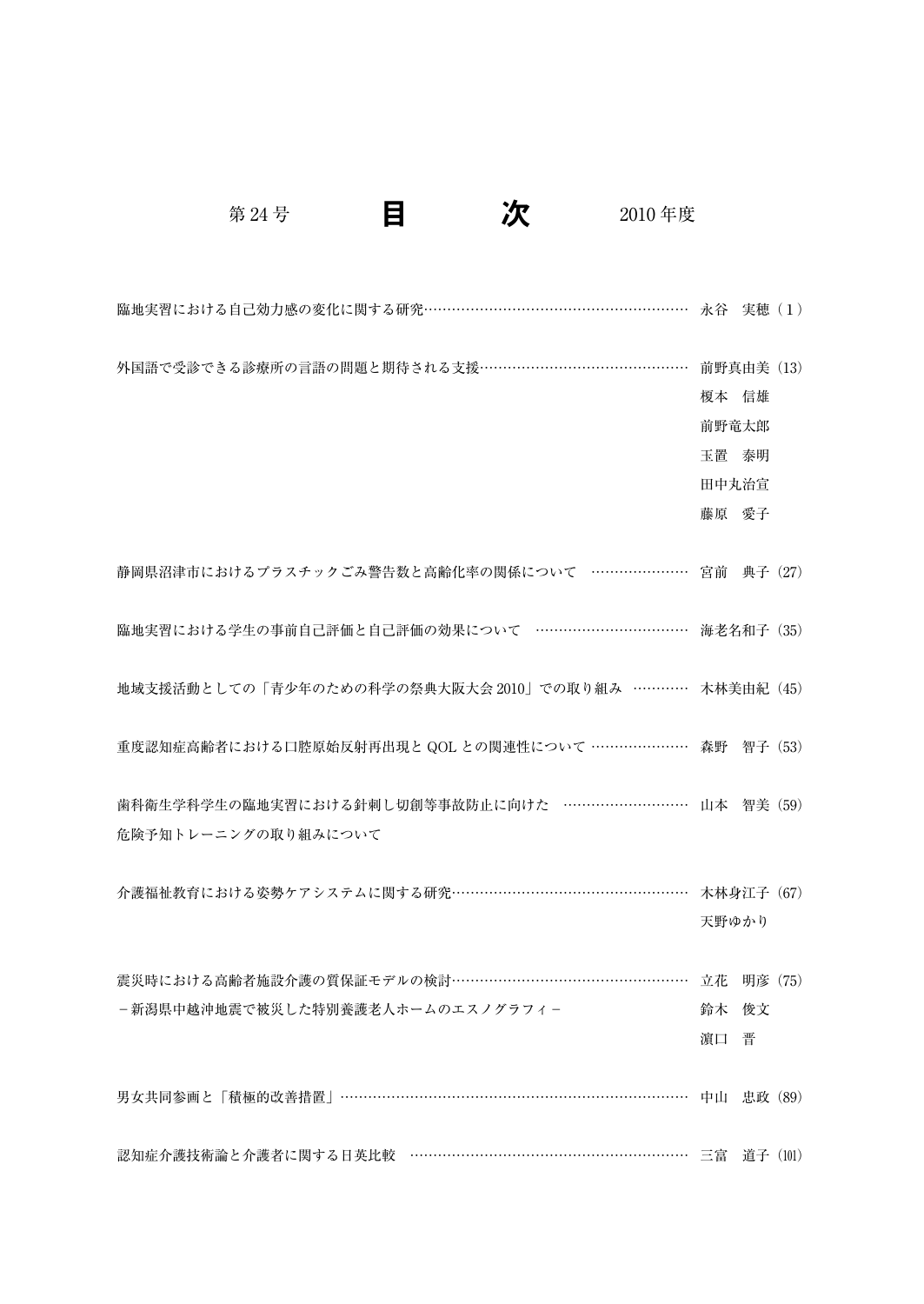## Annual Report

#### of

# University of Shizuoka, Junior College

(Shizuoka Kenritsu Daigaku Tanki Daigakubu)

| No.24                                                                                                                                                                             | 2010                                                                                                                                       |
|-----------------------------------------------------------------------------------------------------------------------------------------------------------------------------------|--------------------------------------------------------------------------------------------------------------------------------------------|
| NAGATANI Miho                                                                                                                                                                     |                                                                                                                                            |
| MAENO Mayumi<br>ENOMOTO Nobuo<br>FUJIHARA Aiko<br>TANAKAMARU Harunobu<br>in Clinics Accepting Foreigners                                                                          | MAENO Ryutarou TAMAKI Yasuaki<br>The Problem of Foreign Language Translation and Supporting for Foreigners ·························· (13) |
| MIYAMAE Noriko<br>in Plastic Waste from Containers and Wrappings in Numazu City, Shizuoka Prefecture                                                                              | The Relationship between the Aging Rate and the Number of Warnings ……………………………… (27)                                                       |
| EBINA Kazuko                                                                                                                                                                      | The Effectiveness of Pre and Post Self-Evaluation of Student's on Clinical Training ···················· (35)                              |
| KIBAYASHI Miyuki                                                                                                                                                                  | Approach with Youngsters' Science Festival Osaka 2010 as Community Support Activity ………… (45)                                              |
| MORINO Tomoko<br>and their QOL in the Elderly with Serious Dementia                                                                                                               | Research on the Relationship between the Reappearance of Oral Primitive Reflexes ·················· (53)                                   |
| YAMAMOTO Tomomi<br>in Clinical Practice of Dental Hygiene Students                                                                                                                |                                                                                                                                            |
| KIBAYASHI Mieko<br>AMANO Yukari                                                                                                                                                   | A Study on the Postural Management System in Care-Welfare-Education ······························· (67)                                   |
| TACHIBANA Akehiko<br>SUZUKI Toshifumi<br>in the Event of Earthquakes - Ethnographic Study on the Special Elderly Nursing Home<br>Following the Niigataken Chuetsuoki Earthquake - | HAMAGUCHI Susumu<br>Examining the Quality Guarantee Model for the Care at the Facilities for the Elderly,  (75)                            |
| NAKAYAMA Tadamasa                                                                                                                                                                 |                                                                                                                                            |
| MITOMI Michiko                                                                                                                                                                    | The Comparative Study of Dementia Care Skills in Japan and United Kingdom ························· (101)                                  |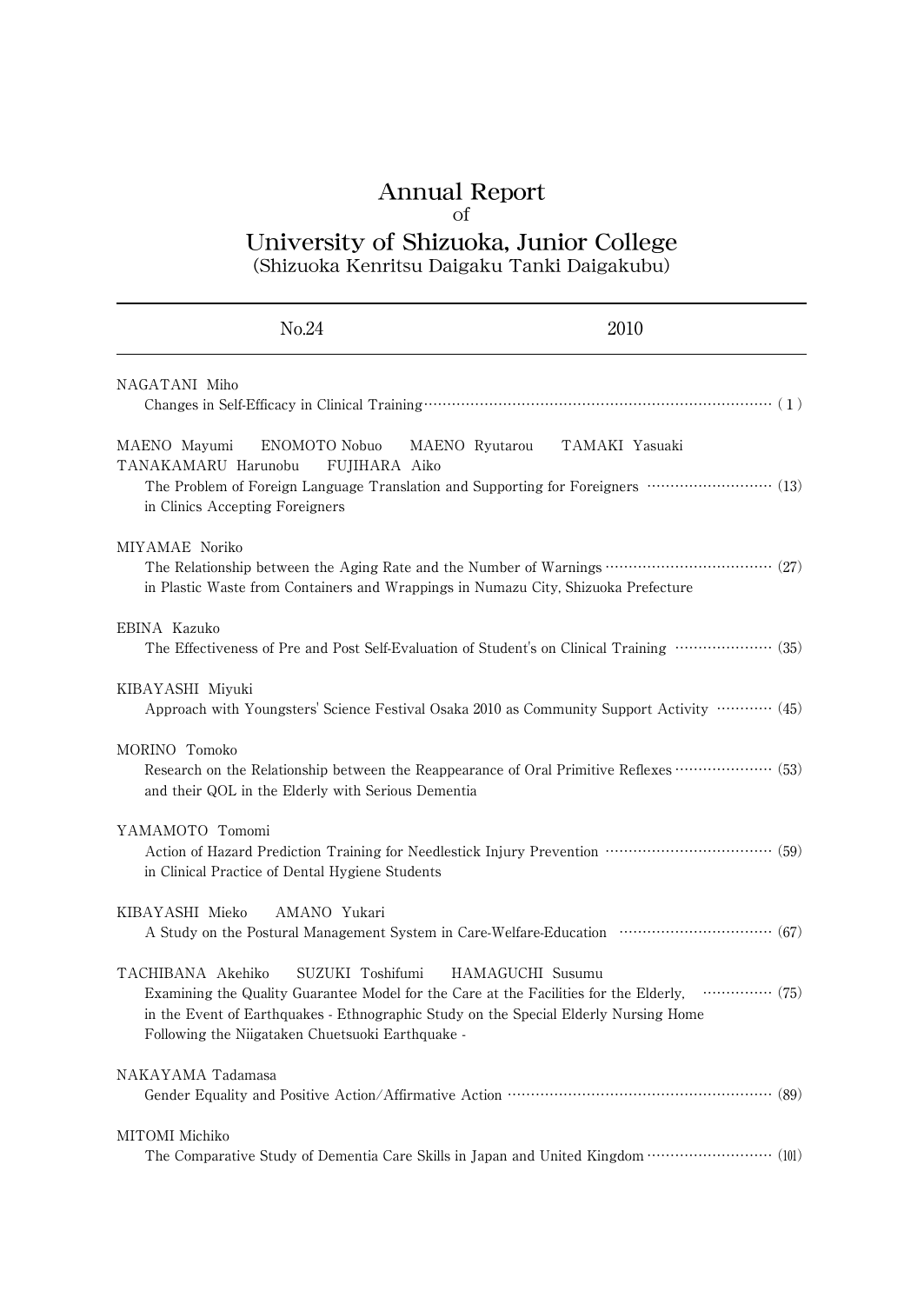| 第 24 - W号                                              |  |  | 2010年度         |                |  |
|--------------------------------------------------------|--|--|----------------|----------------|--|
| (http://oshika.u-shizuoka-ken.ac.jp/outline/research/) |  |  |                |                |  |
| 1. 現在歯を有する要介護高齢者の嚥下機能と舌下部細菌数との関連性について ……………………         |  |  | 森野<br>春田<br>大川 | 智子<br>直子<br>勝正 |  |
|                                                        |  |  | 関              | みつ子            |  |
| 2 発達的観点からみた女性の親との心理的距離と性格特性の関係 …………………………………… 三田       |  |  |                | 英二             |  |

3. 高等学校における理数科目の履修状況および基礎概念の学習度調査 (2010年4月) ……………… 原田 茂治

| 4.「エンパワーメント」概念の活用状況 – 文献検討を通して – ………………………………………… 池田 和恵 |       |
|---------------------------------------------------------|-------|
|                                                         | 松尾ひとみ |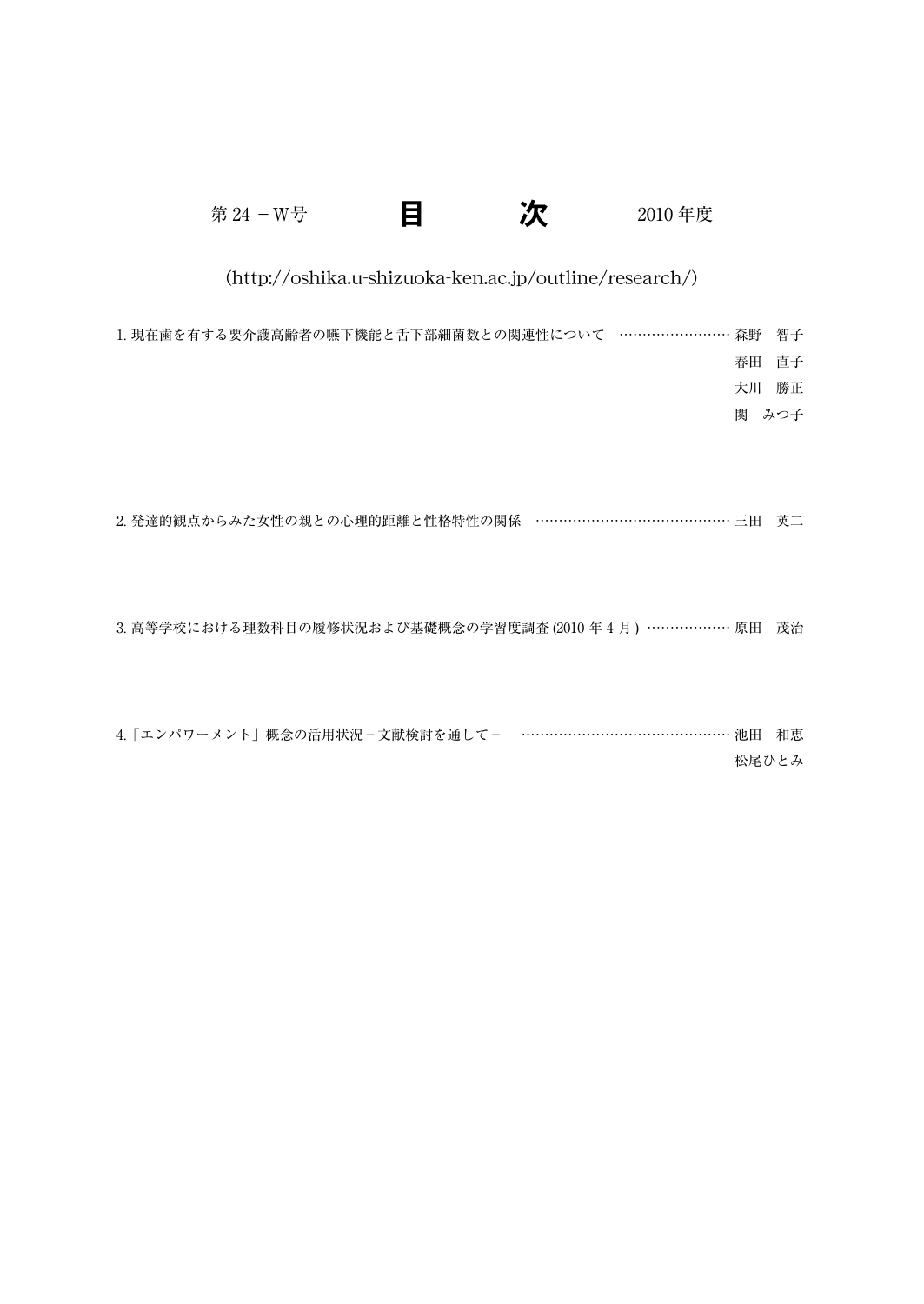# Annual Report (Web Edition) of

University of Shizuoka, Junior College (Shizuoka Kenritsu Daigaku Tanki Daigakubu)

http://oshika.u-shizuoka-ken.ac.jp/outline/research/

| $No.24 - W$ | 2010 |
|-------------|------|
|             |      |

1.MORINO Tomoko HARUTA Naoko OOKAWA Katumasa SEKI Mitsuko Relationship between Swallowing Function and Number of Sublingual Bacteria in Elderly People

### 2.MITA Eiji

Relation between psychological distance and Personality trait with women's parents

#### 3.HARADA Shigeharu

The Questionnaire Survey on the High-School Natural Science and Mathematics of Our Freshmen and on the Understanding Level of Their Basic Concepts (April, 2010)

### 4. IKEDA Kazue MATSUO Hitomi

A Literature Review on the Application of the Concept of "Empowerment"